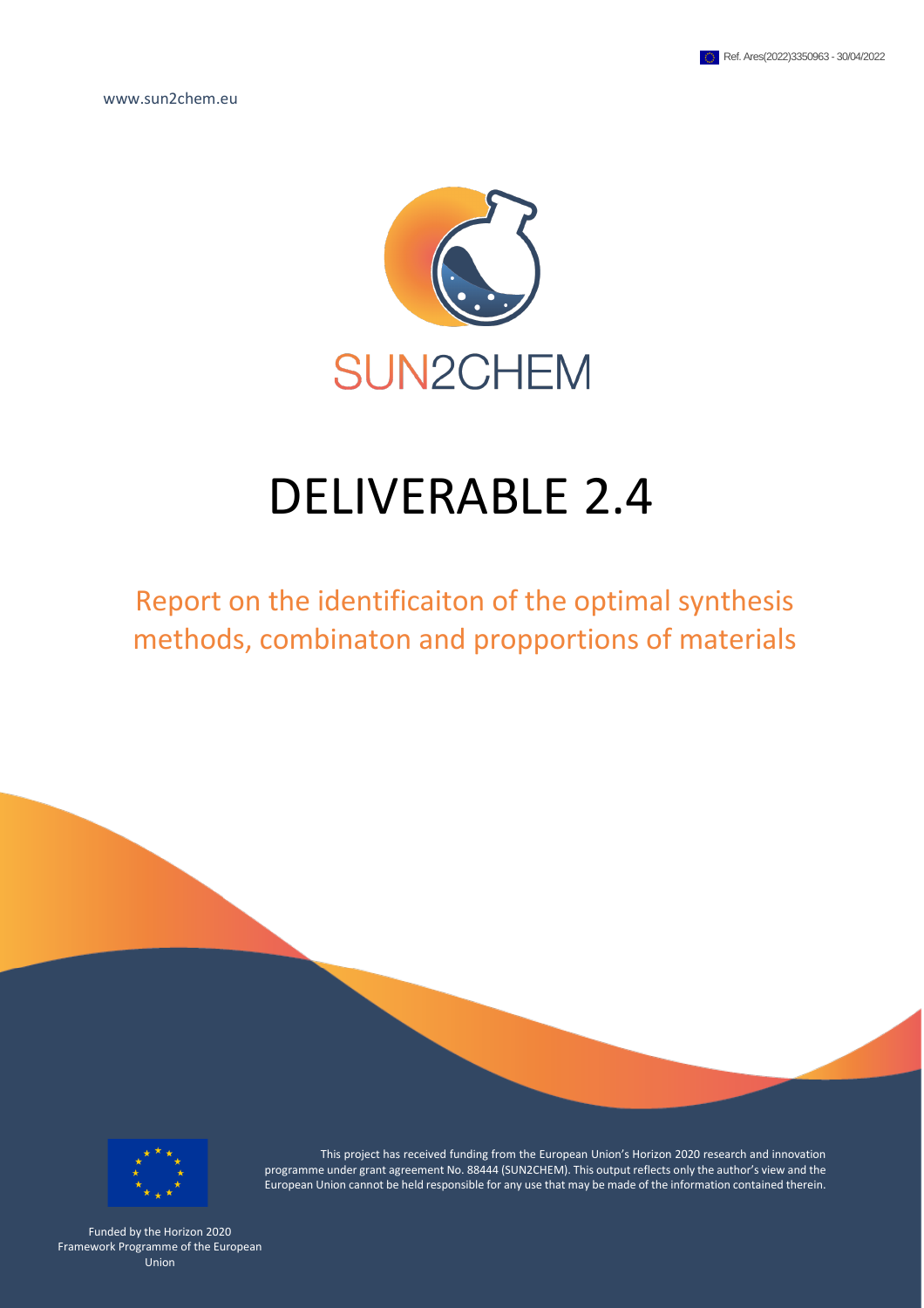

Deliverable D2.4

Report on the identification of the optimal synthesis methods, combination, and proportions of materials



Organisation: CNRS Main authors: Valérie KELLER

Date (30/03/2022)

www.sun2chem.eu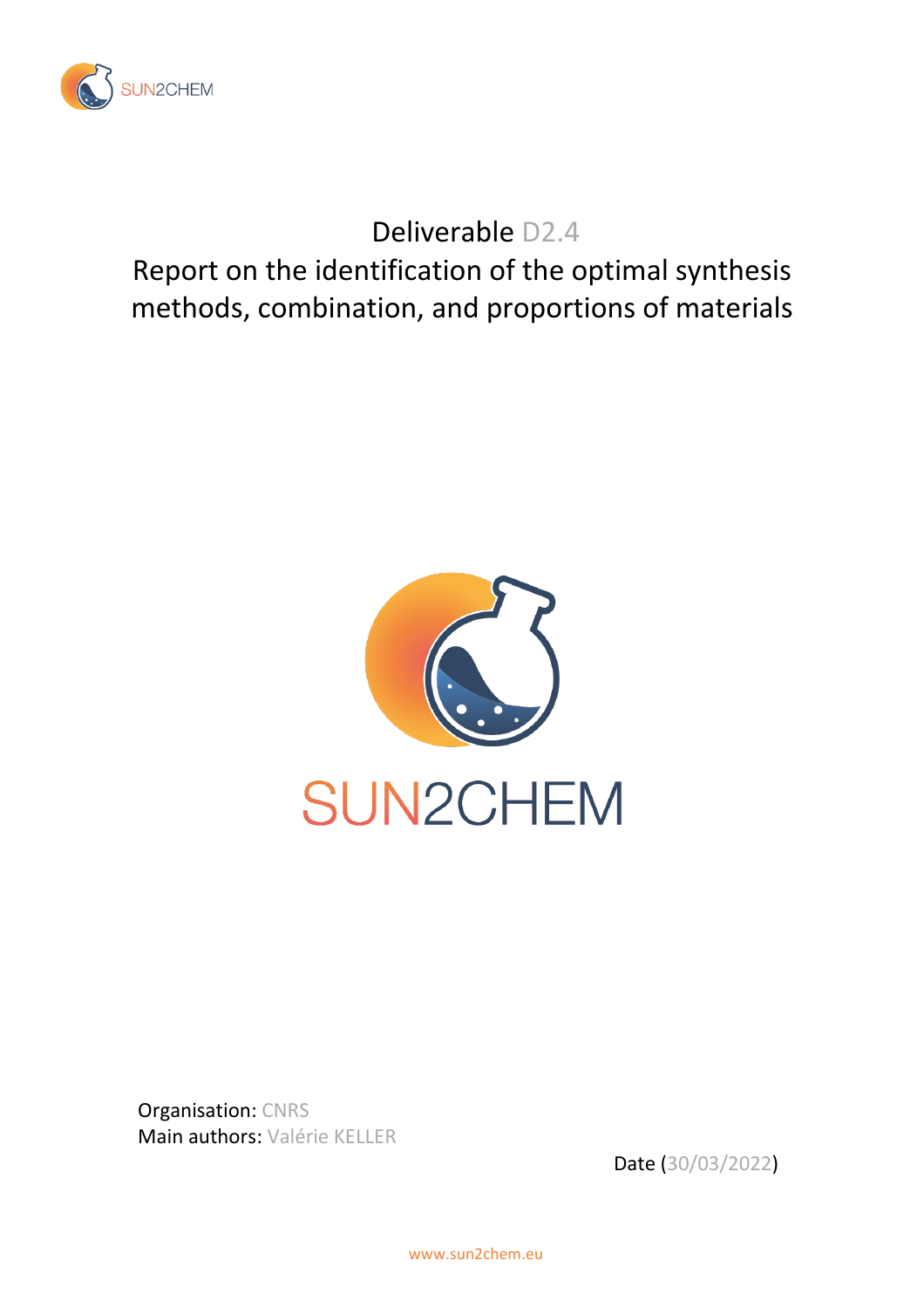

# DELIVERABLE 2.4 – VERSION 1 WORK PACKAGE N° 2

| Nature of the deliverable. |                                                               |  |  |  |
|----------------------------|---------------------------------------------------------------|--|--|--|
|                            | Document, report (excluding the periodic and final reports)   |  |  |  |
| <b>DEM</b>                 | Demonstrator, pilot, prototype, plan designs                  |  |  |  |
| <b>DEC</b>                 | Websites, patents filing, press & media actions, videos, etc. |  |  |  |
| <b>OTHER</b>               | Software, technical diagram, etc.                             |  |  |  |

| <b>Dissemination Level</b> |                                                                            |  |  |  |
|----------------------------|----------------------------------------------------------------------------|--|--|--|
| PU                         | Public, fully open, e.g. web                                               |  |  |  |
| CO                         | Confidential, restricted under conditions set out in Model Grant Agreement |  |  |  |
|                            | Classified, information as referred to in Commission Decision 2001/844/EC  |  |  |  |
|                            |                                                                            |  |  |  |
|                            |                                                                            |  |  |  |

| Quality procedure |         |                   |          |  |  |  |  |
|-------------------|---------|-------------------|----------|--|--|--|--|
| Date              | Version | Reviewers         | Comments |  |  |  |  |
| 29/04/2022        |         | Jin Hyun Kim EPFL |          |  |  |  |  |
|                   |         |                   |          |  |  |  |  |
|                   |         |                   |          |  |  |  |  |

## *Acknowledgements*

This report is part of the deliverables from the project "SUN2CHEM" which has received funding from the European Union's Horizon 2020 research and innovation program under grant agreement No 884444

More information on the project can be found at https://sun2chem.eu

#### *Executive summary*

Gas-phase  $CO<sub>2</sub>$  photoreduction has been established as one of the key performance indicators to assess photocatalytic behaviour of the different SC1-SC2-(MOFs) and M1-M2/SC1-SC2 or M1- M2/SC-(MOF)s materials in order to identify the optimal synthetic method, combination and proportions of materials. This photocatalytic evaluation is carried out in the frame of Task 2.4  $(T_0+9-T_0+18)$  "Photocatalytic activity evaluation".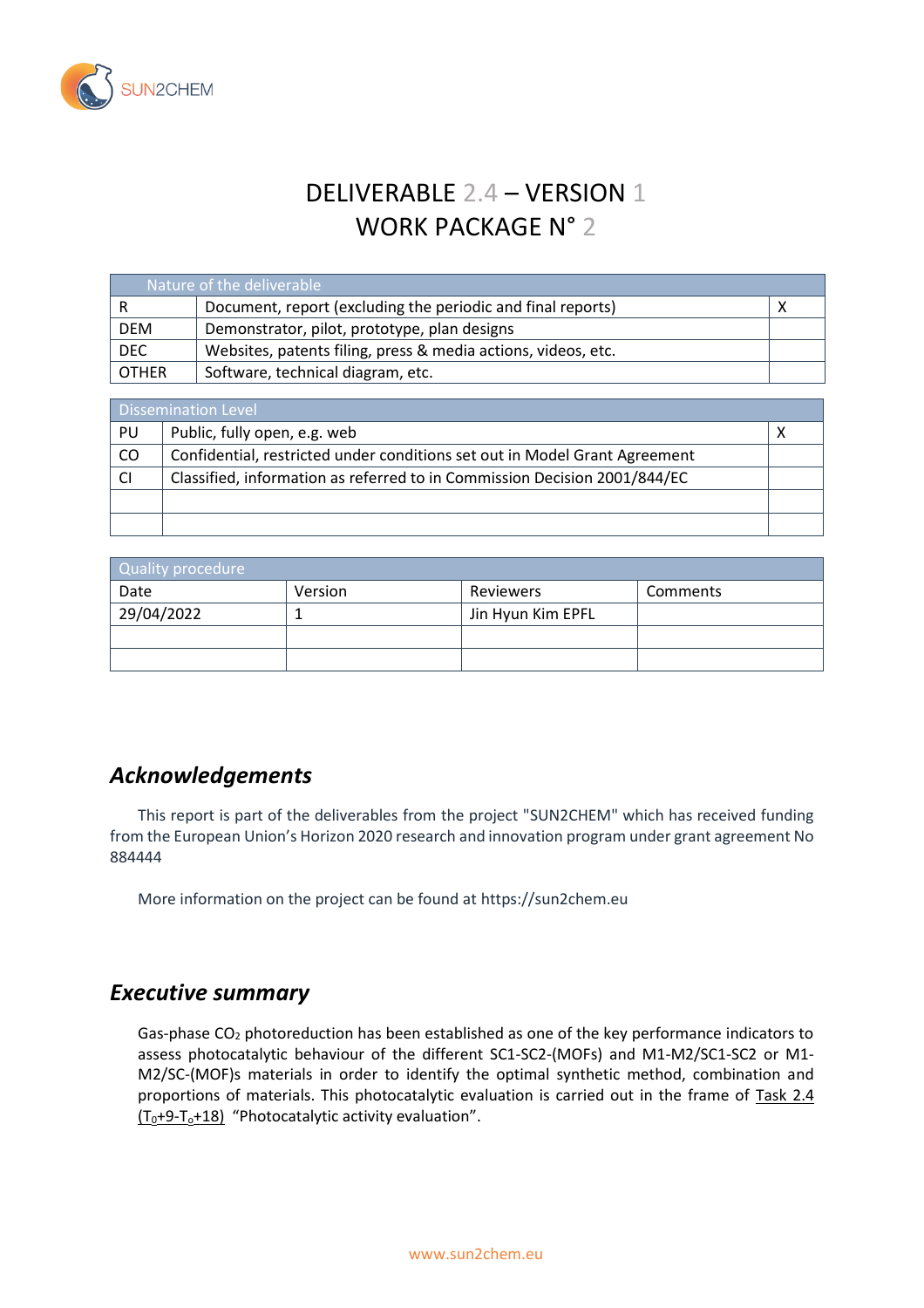

## *1. Introduction*

Gas-phase photocatalytic CO<sub>2</sub> reduction in presence of water vapor has been performed under continuous CO<sub>2</sub> flow in the set-up schematized in Fig. 1, allowing to follow kinetics of CO<sub>2</sub> reduction and products formation under artificial solar-light activation.





# *2. CO<sup>2</sup> photocatalytic reduction performance*

The photocatalytic synthetized composites listed below have been evaluated and compared:

- $gC_3N_4$ -TiO<sub>2</sub> and CeO<sub>2</sub>-TiO<sub>2</sub> nanocomposites (CNRS, INSTM)
- $BIVO_4$ -TiO<sub>2</sub>, BiVO4, CuO, BIVO<sub>4</sub>-gC<sub>3</sub>N<sub>4</sub> (CNRS, ULEI, INAM)
- SC1-SC2/MOF (UiO-66, UiO-66-NH2, ZiF8, ZIF67) (CNRS)

Only a selection of the photocatalytic results has been given below. **Figs. 2, 3 and 4** compare the impact of the different strategies investigated towards gas-phase  $CO<sub>2</sub>$  photoreduction, in terms of  $CH<sub>4</sub>$  and  $H<sub>2</sub>$  production rate and selectivity.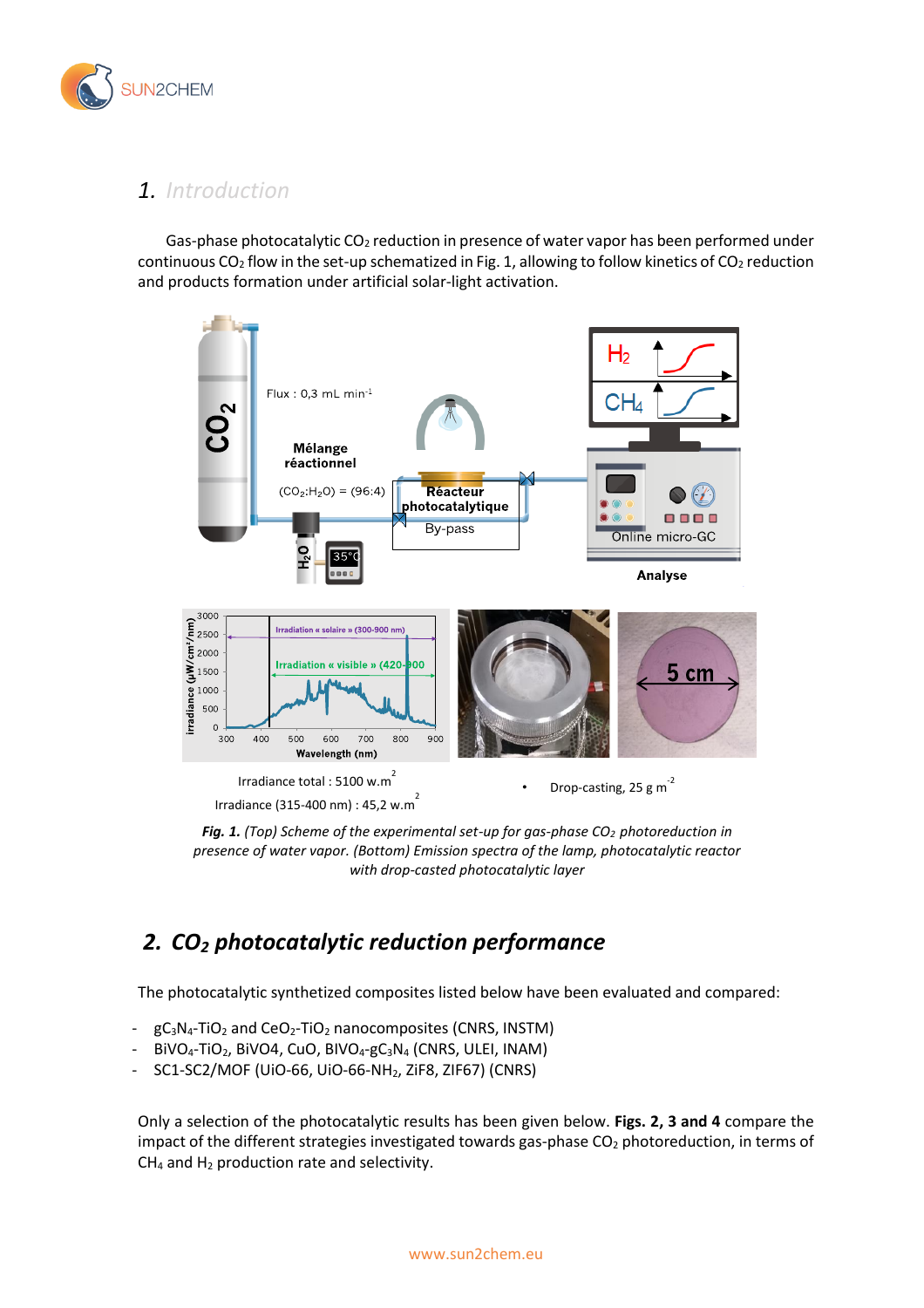

### *2.1. Influence of the nature of metal on 1wt.% (Au, Ag, Cu)/TiO<sup>2</sup> activity*

A first series of mono-metallic M(1wt.%)/TiO<sup>2</sup> UV-100 system **(Fig. 2-middle)** has been synthetized by impregnation/reduction method at room temperature for M nanoparticles (NPs) deposition using HAuCl<sub>4</sub>, AgNO<sub>3</sub>, Cu(NO<sub>3</sub>)<sub>2</sub> in presence of NaHB<sub>4</sub> as chemical reducing agent. The deposition of M NPs increases considerably photocatalytic reduction of  $CO<sub>2</sub>$ , compared to the bare TiO<sub>2</sub> support. These mono-metallic/TiO<sub>2</sub> photocatalysts mainly yield to the production of H<sub>2</sub> under artificial solar light irradiation, according to reaction conditions described in **Fig. 1**. Amongst the different M NPs studied, Au NPs leads to the highest production rate.

# *2.2 Influence of g-C3N<sup>4</sup> content (wt.%) on gC3N4-TiO<sup>2</sup> heterojunction activity*

The study of the variation of g-C3N4content (ranging from 1 to 5wt.%, **Fig. 2-right**) leads to the conclusion that 3wt.% of  $gc_3N_4$  exhibits the best activity and the best selectivity towards CH<sub>4</sub> formation.



*Fig. 2. CO<sup>2</sup> photoconversion reaction rate and CH4, H<sup>2</sup> electronic selectivity on (Left) Bare TiO2-UV100 and g-C3N<sup>4</sup>* photocatalysts. **(Middle)** 1wt.% M(Au, Ag, Cu)/ *TiO2-UV100* photocatalysts. **(Right)** gC3N4-TiO<sup>2</sup> UV-100 heterojunctions.

#### *2.3. Influence of the nature of metal, of the composition and of the deposition method on 1wt.% M1M2(Ag, Cu, Au)/TiO<sup>2</sup> activity*

From **Fig. 3-left** showing the impact of Ag-Cu composition (varying from 10-90 to 90-10) on the activity of  $CO<sub>2</sub>$  photoreduction of 1wt.% AgCu/TiO<sub>2</sub> UV-100 photocatalysts, it can be observed that  $Ag_{10}Cu_{90}$  composition results in the highest activity with the most important selectivity towards H<sup>2</sup> production. One can mention that applying a thermal reduction (TR) at 600°C (**Fig. 3 middle left**) is beneficial for increasing the selectivity towards CH<sup>4</sup> formation, even if the total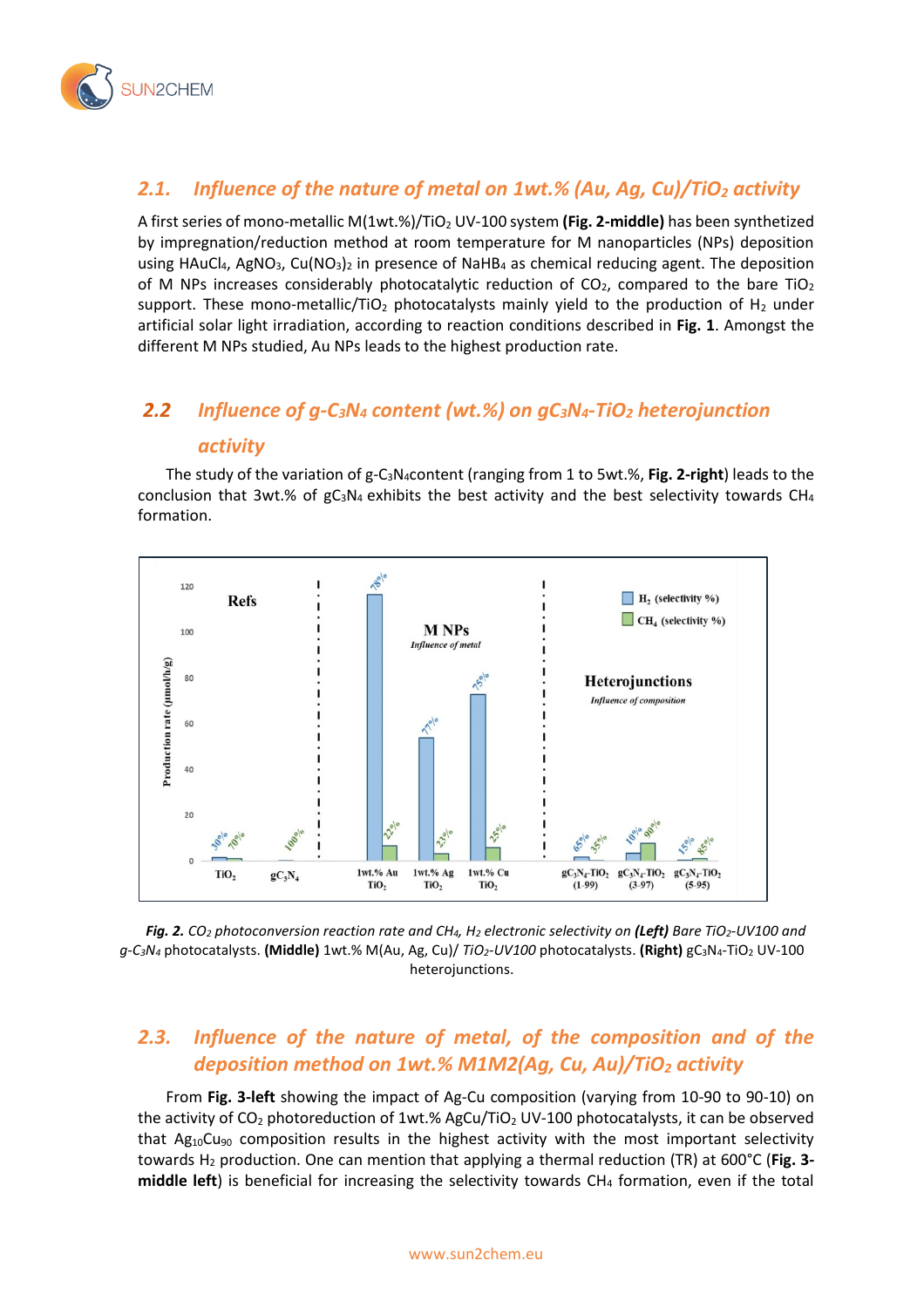

reaction rates remain low. The influence of the nature of the 1 wt.% Ag-M2(Au, Cu)/TiO<sub>2</sub> UV-100 (**Fig. 3-middle right**) reveals that the presence of Au in the bi-metallic system results in increasing both the activity and selectivity towards CH<sub>4</sub> production. One can also mention that the tri-metallic AuAgCu system yields the increase in  $H_2$  production. Moreover, deposition of Ag NPs (impregnation/reduction) via thermal reduction of the Ag-based precursor at 600°C, followed by chemical reduction of Cu-based precursor (**Fig. 3-right**) leads to the best yield of CH<sup>4</sup> formation.



*Fig. 3. CO<sup>2</sup> photoconversion reaction rate and CH4, H<sup>2</sup> electronic selectivity on (Left) 1wt.% Ag(1-x)Cu(x)/ TiO2-UV100* photocatalysts. **(Middle-left)** 1wt.% Ag(90)Cu(10)/*TiO2-UV100* photocatalysts, depending on chemical reduction (CR) and/or thermal reduction (TR) post-deposition treatment. **(Middle-right)** 1wt.% AgM2(Au, Cu)/*TiO2-UV100*. *(Right) AgCu/TiO2-UV100 photocatalyst depending on photodeposition or thermal/chemical post-deposition reduction treatment.*

#### *2.4. Influence of the ZIF8-ZIF67-TiO<sup>2</sup> heterojunction*

From **Fig. 4-middle**, one can observe that 10 wt.% ZIF-67 yields to almost total selectivity towards  $CH<sub>4</sub>$  formation. The nature of ZIF material associated with TiO<sub>2</sub> strongly impacts the reaction rate and H2 production selectivity, accompanied with low  $CH<sub>4</sub>$  formation yields.